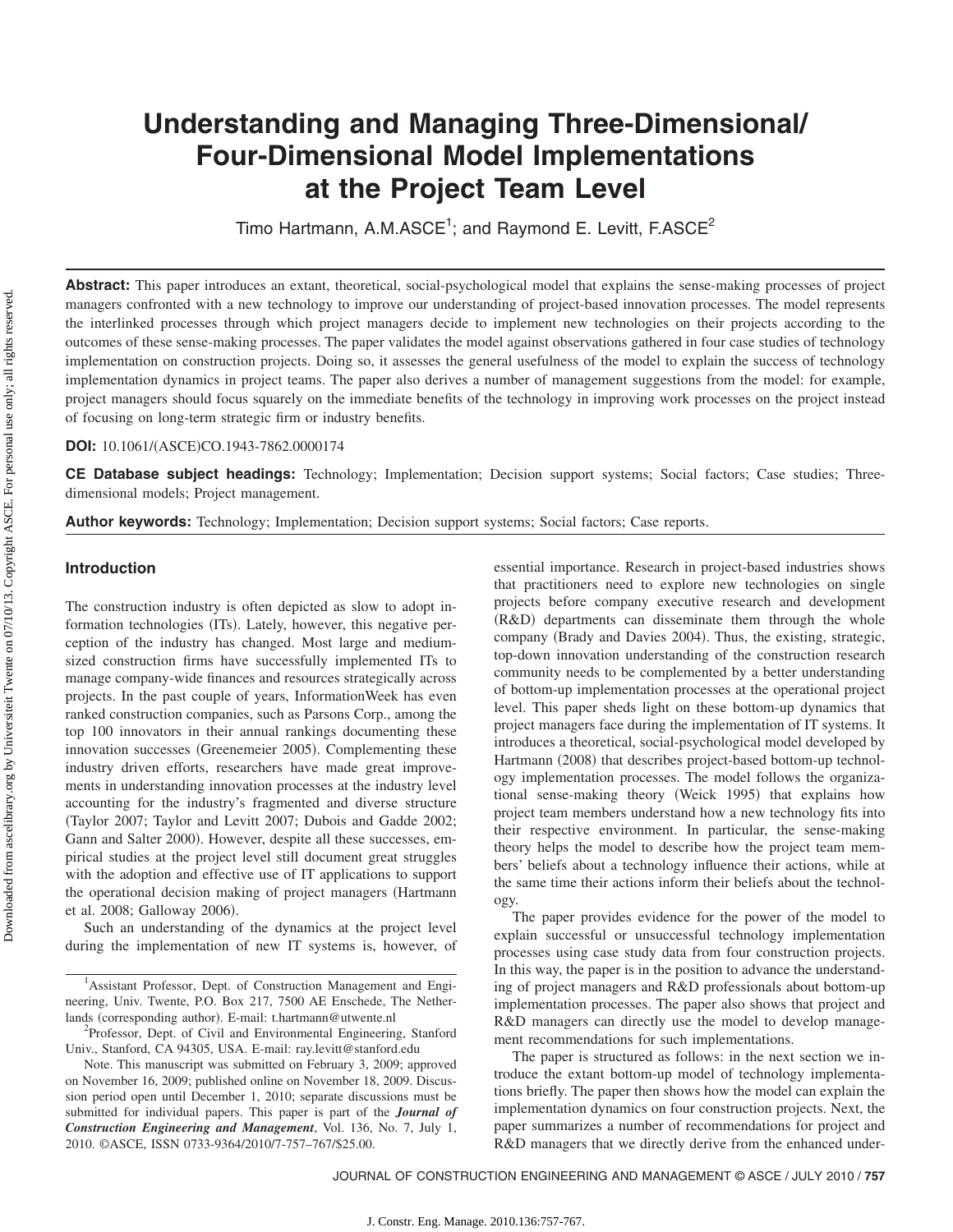standing of the implementation processes that the model allows us. The paper closes by discussing some of the limitations of this research and by offering new directions for future research endeavors.

## **Bottom-Up Technology Implementation Theories and Projects**

To improve the understanding about bottom-up implementation processes, researchers first need an in-depth understanding of how construction project teams are organized. Traditionally, construction companies organize their workforces in projects that are detached from the formal hierarchy of the company. This hierarchical detachment, in turn, allows project team members to make the creative and timely decisions needed to produce the unique products of the built environment without the need to escalate decisions or possible problems to upper level managers. However, the same detachment, oftentimes, impedes the topdown implementation of new technologies, since upper level managers lack an in-depth understanding of local work processes and environments on the project level (Brady and Davies 2004). Therefore, it is important that project team members drive the implementation of new technologies from the bottom-up (Hartmann 2008; Brady and Davies 2004).

Models that describe such bottom-up processes need to account for four project and technology characteristics encountered by construction professionals on projects:

- ITs to support the decision making at the operational level (decision support systems) in project environments consist of "bundles of software, hardware, and processes" that can be used in different ways (Bidgoli 2003; DeSanctis and Poole 1994; Rice and Rogers 1980). Thus, it is often unclear how to configure software, hardware, and processes to support specific decision making tasks. This also means that the application of different configurations of software, hardware, and processes can often lead to the same outcome; alternatively, the use of the same configuration can result in different outcomes.
- Upper management cannot mandate the effective use of an IT system to support project-based decision making. Even though project team members have the opportunity to adopt and use the system, they can continue to make decisions without using it. There is no easy way for the upper management to control whether or not a system is used at all or used efficiently.
- Due to the high levels of reciprocal interdependence between many project tasks, project team members are dependent on information updates from other members (Thompson 1967; Gann and Salter 2000; Jin and Levitt 1996). Therefore, the successful implementation of a decision support system by a project team depends on a high level of integration of the system within the team.
- A project team is a temporary organization (Kreiner 1995). Therefore, project teams have only limited time to develop procedures about how to use a new decision support system. Further, how the members of the team define various attributes of the decision support system will vary throughout the project. A stable institutionalization (Scott 2001) of the use of a decision support system is thus unlikely.

The previously developed Grassroots model of technology implementation (Hartmann 2008) captures the socialpsychological dynamics of project teams during bottom-up IT implementation processes, accounting for these four project team



Fig. 1. Grassroots model of Hartmann (2008) of decision support system implementation by project team (callouts represent the propositions we refer to in the text)

characteristics. Fig. 1 illustrates the model and Table 1 summarizes the model's propositions. Using the sense-making theory (Weick 1995; Berger and Luckmann 1990), the model explains how members of a project team mutually generate the spirit of a decision support system that captures the outcomes of the project team members' sense-making processes about the system in the local project environment. This spirit describes the subjective characteristics of such systems as they are jointly perceived by the members of the project team Majchrzak et al. 2000; DeSanctis and Poole 1994, Fig. 1—Proposition 1). The model asserts that this "spirit" is different from the "technical reality"—i.e., the "real" potential of the system to improve the work processes and the "real" technical knowledge that is needed to implement the system in the respective project environment. The model assumes that the two constructs of *technical reality* and *spirit* are never entirely identical, so that there exists a gap between them. The size of this gap is influenced by how accurately the *spirit*—the outcome of the project team's sense-making—describes the *technical reality*.

The model explains which actors influence the generation of the system's spirit. The model assumes that, when establishing the spirit, experienced project team members are able to shape the spirit more than relatively less experienced ones (Fig. 1—Proposition 3). The model, furthermore, assumes that during bottom-up implementations, actors who are not part of the project team—e.g., technology managers of the project team's company, consultants, or R&D professionals—also influence the spirit (Fig. 1—Proposition 2). However, because of their lack of coercive power to influence the technical implementation of the system they have little influence on the technical reality on the project. In this way the model accounts for the characteristic that project teams are detached from the formal hierarchical power structure of the project-based company (Cohen and Bailey 1997). The model, therefore, assumes that project team members have to drive the technical implementation, while project team outsiders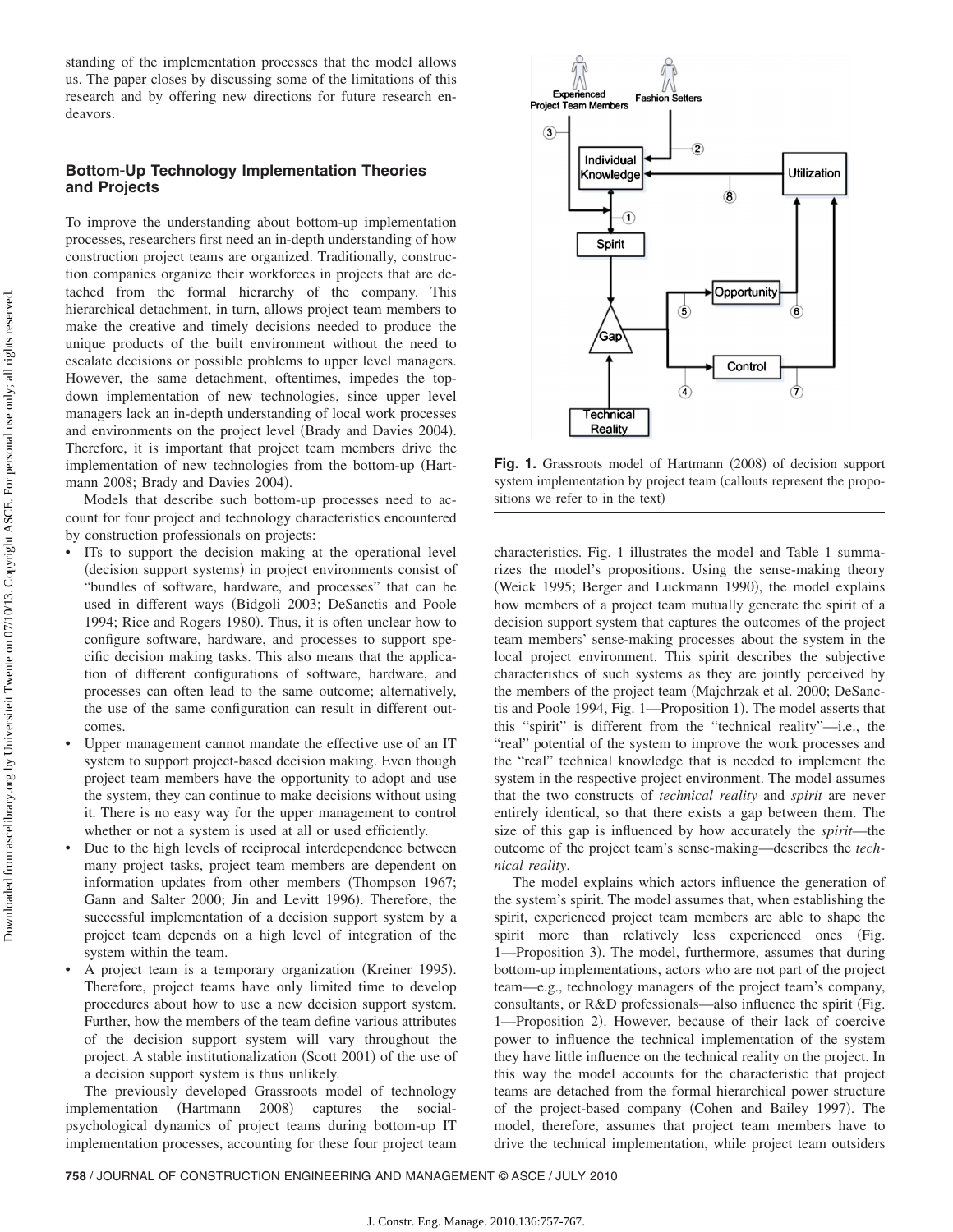#### **Table 1.** Summary of the Grassroots Model's Propositions

| Proposition 1 | While making sense of a decision support system,<br>project team members use rhetoric to integrate their<br>individual knowledge to mutually establish the spirit<br>of a decision support system.                                                                                                                                                                                                                                                                                                |
|---------------|---------------------------------------------------------------------------------------------------------------------------------------------------------------------------------------------------------------------------------------------------------------------------------------------------------------------------------------------------------------------------------------------------------------------------------------------------------------------------------------------------|
| Proposition 2 | Using rhetoric, fashion setters influence the project<br>team member's sense-making processes by updating<br>individual knowledge and language.                                                                                                                                                                                                                                                                                                                                                   |
| Proposition 3 | Using rhetoric experienced members of the project<br>team have more influence on shaping the mutual<br>spirit of the team.                                                                                                                                                                                                                                                                                                                                                                        |
| Proposition 4 | (1) A small gap between the spirit and the technical<br>reality of the decision support system improves the<br>project team members' perception of gaining control<br>over the technology implementation.<br>(2) A large gap between the spirit and the technical<br>reality of the decision support system causes project<br>team members to perceive that they lose control over<br>the technology implementation.                                                                              |
| Proposition 5 | (1) Project team members will only recognize<br>existing objective opportunities of a decision support<br>system, if the gap between the spirit and the technical<br>reality of the decision support system is small.<br>(2) Project team members will not recognize existing<br>objective opportunities a decision support system<br>offers if the gap between the spirit and the technical<br>reality of the decision support system is large.                                                  |
| Proposition 6 | (1) The more project team members sense an<br>opportunity to improve their work processes by using<br>a decision support system, the more they try to<br>maximize the possible benefits the system offers to<br>improve their work routines.<br>(2) The more threatening the project team members<br>sense that the implementation of a decision support<br>system is to their established work processes the less<br>likely they try to use the decision support system to<br>its full benefits. |
| Proposition 7 | (1) The more control over the implementation of a<br>decision support system project team members sense,<br>the more likely they are to maximize the benefits the<br>system offers to improve their work routines.<br>(2) The less control over the implementation of a<br>decision support system project team members sense,<br>the less likely they try to use the decision support<br>system to its full benefits.                                                                            |
| Proposition 8 | Individual members of the project team will<br>intensively update their knowledge about the system<br>throughout the implementation because the<br>implementation is characterized as a period of radical<br>change.                                                                                                                                                                                                                                                                              |

have limited influence on the technical reality of the implementation. Following Abrahamson (1991, 1996), the model labels project team outsiders, therefore, "fashion setters." In summary, fashion setters can influence the team's *spirit* significantly and are, therefore, important to establish an initial understanding about the technology among the project team members.

The model asserts that the size of the gap between the *objective technical reality* of the system in use versus the *subjective spirit* that is established influences how project team members perceive the control they have over the implementation and how they perceive the opportunity that the system offers them to improve decision making tasks. The model asserts that project team members who, due to a small gap between the spirit and the technical reality, gain a feeling of control over the implementation of the system and who perceive that the system offers opportunities to improve their decision making tasks maximize the possible benefits the technology offers during implementation (Fig. 1—Propositions 4–7). In contrast, if the gap is large the model predicts that project team members conclude that they do not have control over the implementation and that they do not think that the system is an opportunity are likely to try to minimize the expected negative consequences of the technology implementation. The model predicts that in these cases project team members are not likely to utilize the new system and try to avoid using it as much as possible. Finally, the model proposes that the individual knowledge of the project team members influences how project team members utilize the system (Fig. 1—Proposition 8).

In summary, by focusing on characteristics specific to project teams the model is tailored to explain bottom-up technology implementations within the flat hierarchies existing on projects. To provide evidence for this claim, we collected data from four case studies on which construction project teams implemented a decision support system. The following sections describe the cases and how we collected data on them.

#### **Research Method**

To show the explanatory power of the model, the first writer conducted an ethnographic case study research on four construction projects in the United States that implemented systems to support decisions at the operational project team level. We theoretically sampled construction projects that produced different types of facilities and that implemented three-dimensional/fourdimensional (3D/4D) model-based decision support systems (Hartmann et al. 2008). The variance in facility types—we studied two hospitals, one road, and one bridge project—allowed us to explore how well the model can explain the implementation within different construction project settings. At the same time, we were able to compare the implementation across the projects well because all projects planned to implement the same 3D/4D model-based decision support system software. In general, such 3D/4D system software combines geometrical 3D computer-aided design (CAD) models of a project's physical facility with construction schedules of planned construction activities. In this way, they allow project managers to get a better understanding about spatial and temporal relations during the project planning activities. The four cases are summarized in Table 2.

The role of the first writer varied from project to project. On two projects he supported the project team with a specific technology implementation as a consultant; on one project he was a full blown member of the project team itself; and on one project he had a completely passive role, only interviewing and observing the project team members. This variability of involvement on the projects allowed us to get a set of unique insights into different 4D model-based decision support system implementations. On the project where the first writer passively observed the implementation we were able to collect and analyze data from an analytical distance. In this way it was possible for us to remain largely unbiased; however, it was not possible to gain as deep an understanding about the implementation as was possible on the projects the first writer was more directly involved as a participant of the implementation. During such direct participation, we were able to get deep insights into the problems and challenges that individual project team members faced Jorgensen 1989, p. 61). The first writer's two different roles of participation, as a consultant and as a project team member, allowed us to analyze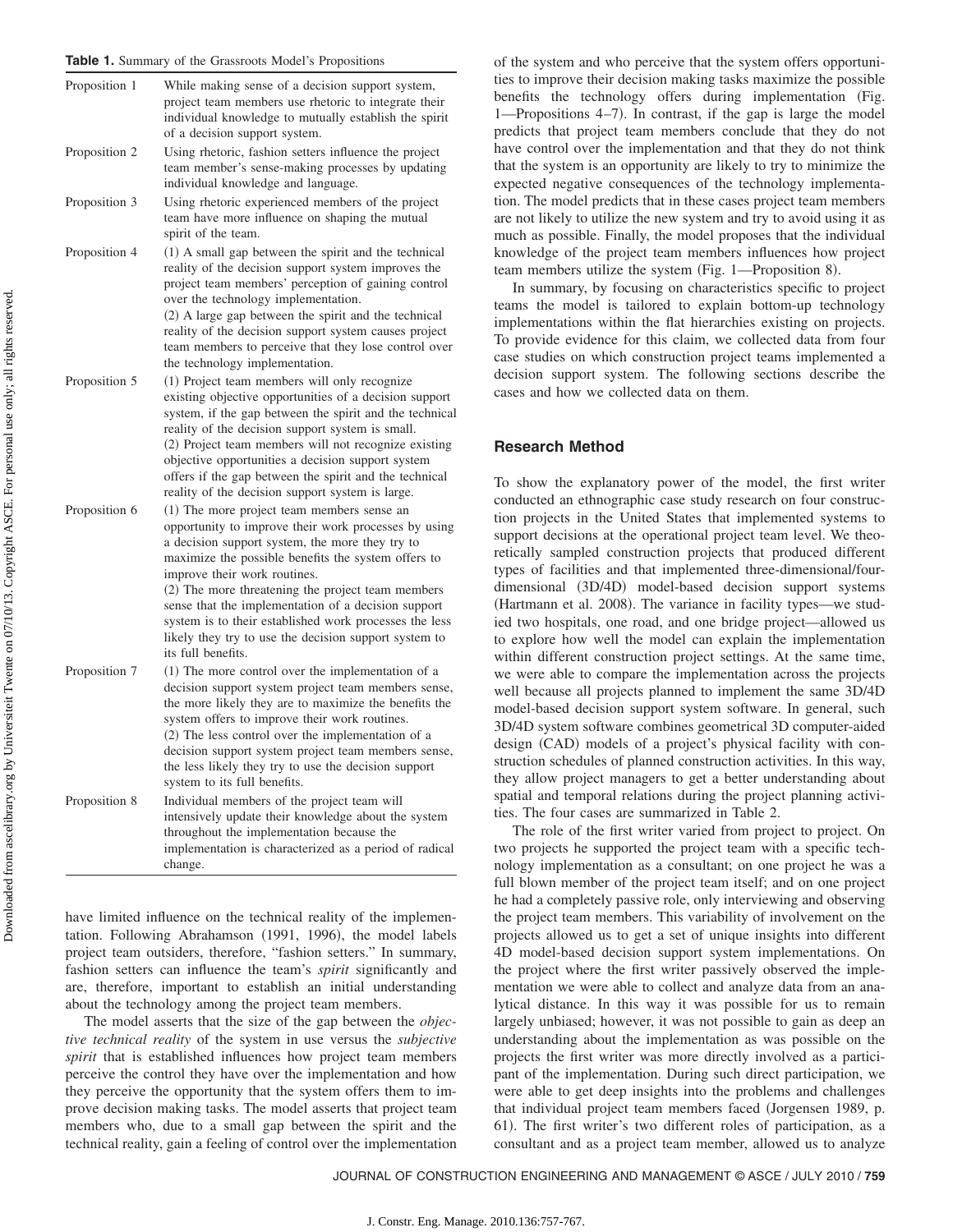|  |  |  | <b>Table 2.</b> Project Characteristics |
|--|--|--|-----------------------------------------|
|--|--|--|-----------------------------------------|

| Case           | Facility      | Role         | Days<br>on site | Meetings<br>joined | Interviews | Team<br>size <sup>a</sup> |
|----------------|---------------|--------------|-----------------|--------------------|------------|---------------------------|
| C <sub>1</sub> | Highway       | Consulting   |                 |                    |            |                           |
| C <sub>2</sub> | <b>Bridge</b> | Consulting   |                 |                    |            |                           |
| C <sub>3</sub> | Hospital      | Project team |                 |                    |            |                           |
| C <sub>4</sub> | Hospital      | Passive      |                 |                    |            |                           |

<sup>a</sup>We identified the project team size by directly asking the project team members.

the explanatory power of the model for R&D managers and project managers, the two practitioner groups this paper addresses. At the same time, however, our direct in-depth involvement also had two shortcomings. First, the direct involvement of the first writer might have caused him to be biased during the data analysis. To counteract such an unbiased analysis of data, the second writer of the paper critically reviewed the findings from an outsider's perspective (Bartunek and Louis 1996). Second, during the direct involvement the first writer influenced the outcomes of the 3D/4D system implementation. We acknowledge this shortcoming of our research method. However, it is quite common that 3D/4D system implementations are supported by either an outside consultant or an inside project champion. Thus, the first writer's direct involvement on the implementation processes as a consultant or project team member was not unusual for 3D/4D system implementations. Therefore, we think that the direct involvement did not significantly distort how the paper's findings represent 3D/4D model implementation processes in general.

The most important form of data we collected on the project stemmed from open-ended ethnographic interviews the first writer conducted with key project participants (Spradley 1979). While interviewing, the first writer started with a set of guiding questions; however, he followed these questions only loosely. We tried to allow informants to report about the technology implementation in their own language and move the interview in directions that they deemed to be important. The ethnographic style of our interviews enabled us to collect rich information that allowed us to understand the perspective of the individual project team members on the decision support system implementation from their points of view. From a data collection standpoint, the overall goal of the interviews was twofold. First, we tried to understand what information sources the project team members used to inform themselves about the decision support systems. Second, we tried to understand how the informants felt that the system could help them with their individual work and with the work of the whole project team. The first writer also asked the project team members whether their expectations had been met by the implementation at the point in time of the interview. For each of the project teams we identified informants using snowballing: we started each of the interviews by asking the informant to name the members of the project team. This allowed us to identify the ethnographic boundaries of the project teams as they were perceived by the teams' members. We tried to interview all project team members that we were able to identify in this way. However, some project team members refused to have interviews with us or did not respond to our interview request at all. Table 2 shows the ethnographic size of the project teams we identified and the number of interviews we were able to conduct with project team members.

To allow for triangulation of the interview data Yin 2003; Miles and Huberman 1994) the first writer also collected data from multiple other sources. He observed how the project team members implemented the decision support system by spending time on the projects observing the daily work of the project team members and by joining meetings that were related to the implementation effort. He recorded findings in notebooks and summarized the observations from each day for each of the projects within a diary. He also collected any documents that were related to the 3D/4D based decision support implementation such as meeting minutes, decision support input data, or e-mails. Table 2 summarizes the overall data collection effort on the case projects.

We analyzed the data following the case study method of Yin (2003). We stored transcripts of the interviews, the diaries and field notes, and all other documentation in a database using the qualitative data analysis software NVivo (Bazeley 2007). Using the qualitative data coding functionality of NVivo, we then formally coded the data. As we intended to provide evidence for an extant theoretical model and not to develop a new grounded theory ourselves, we did not start our coding effort with open coding to describe our test, but directly started with axial coding. During axial coding, we used three main categories that describe how informants gained knowledge about the 3D/4D system; the informants' feelings and knowledge about the 3D/4D technology; and reports of informants about the actual use of the 3D/4D system. In this way, axial coding helped us to get a first overview about the data and how it relates to the Grassroots model. We then continued with the theoretical coding of these three categories trying to directly match the propositions of the Grassroots model. Hereby, we tried to identify common themes that represented the team members' common spirit of the 3D/4D system on each of the projects. We also searched for chains of evidence that explained who was involved during establishing the common spirit. Further, we tried to identify chains of evidence that showed how the magnitude of the gap between the *spirit* of the 3D/4D system and its *technical reality* was related to whether the implementation of the system on the projects was successful or not. To calibrate the gap between the spirit versus the technical reality, we compared statements of project team members about the usefulness of the system for the whole project team with their assessments of how the system could help them perform their individual work. We assumed that the gap was small if individual project team members mentioned both project team benefits and individual benefits of the system during their interviews. We then compared these statements with our observations of the project team members' work practices and how they used the 3D/4D system. We stopped our theoretical coding effort after we coded all data according to the Grassroots models' proposition. As we did not intend to develop a new grounded theory, we did not try to reach theoretical saturation during the coding effort by developing new codes or categories.

To understand whether an implementation was successful we observed whether the system was used by the project team members to support their individual decision making while working on the project. We also followed up on our personal visits to the respective projects by calling key informants of the project a number of months later to confirm whether the system was then being used or not. Again we triangulated our assessments of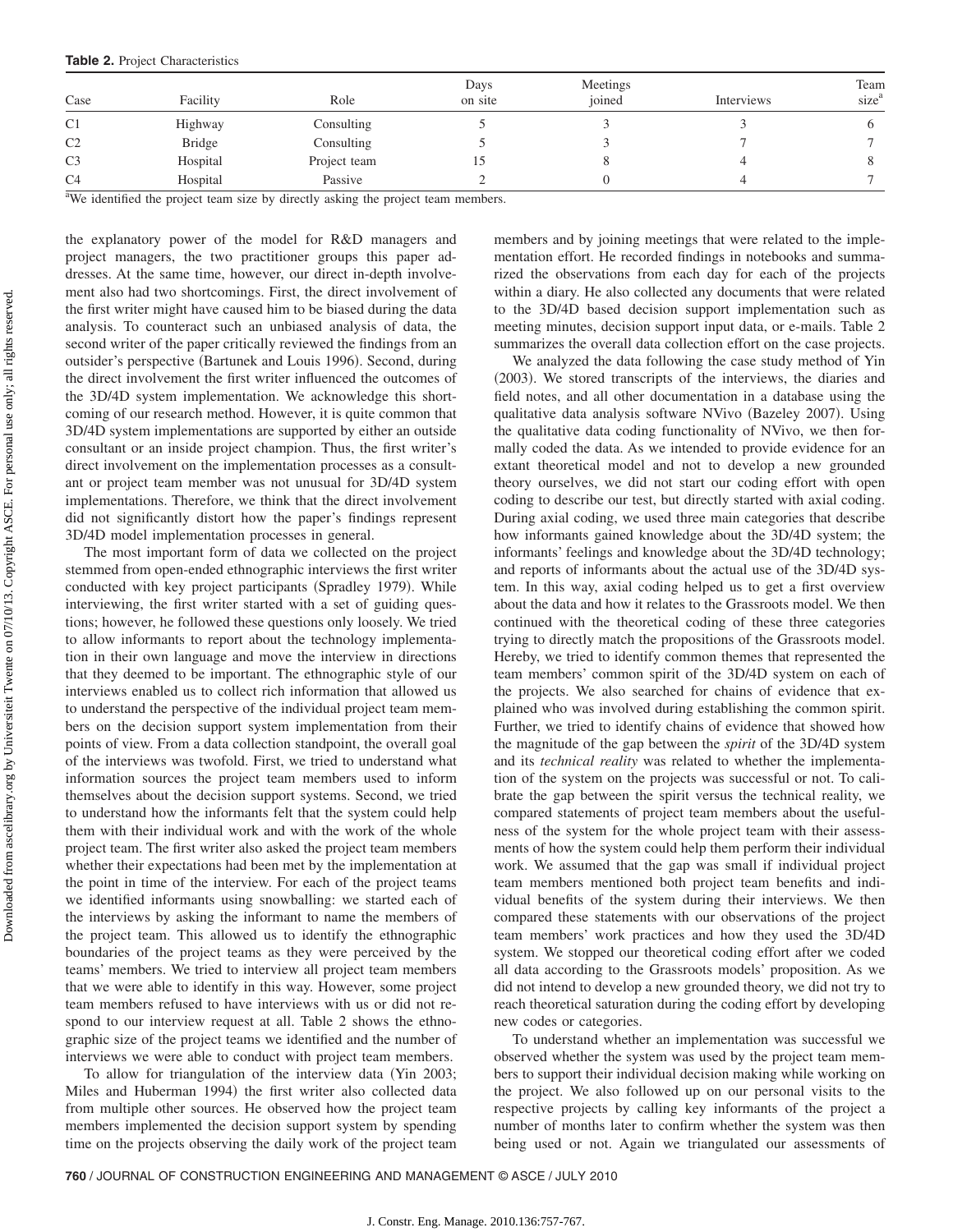project success with our observations and with other external documents about the project. The next two sections will describe our findings from the data analysis in detail.

## **Generation of the 3D/4D Systems' Spirits**

The findings of the data analysis show that the project teams on each of the projects established a unique spirit of the 3D/4D system that emerged from the collective perceptions of the project team members. The team's spirit describes the way in which the team members collectively perceived the potential of the 3D/4D system to support decision making tasks and how the project team members believed they were able to implement the system. This provides evidence for Proposition 1 of the Grassroots model. Further, the data show how the generation of the spirit was influenced by fashion setters from outside the project team and by the experienced project team members. This is in line with Propositions 2 and 3 of the Grassroots model. The section will explain our findings about how each of the project teams generated the spirit of the 3D/4D decision support systems in detail using the concepts from the model. To allow the reader to follow our reasoning in relation to the case data, we also present example quotes from each of the projects that support these findings.

On Project C1, the project team had established a very strong spirit of the 3D/4D system. This is evident as all the informants agreed during the individual interviews on the possible benefits of the system and on the best way to implement the system. The project team believed that the 3D/4D system mainly offered the opportunity to support the project team in communicating tasks to nonengineers:

"So this is a great tool in terms of communicating what we know to other people."

"It would be a powerful tool to communicate. We could show them how the project at point one, two, three, four looks."

"I think it will help a lot in terms of communicating our message to the public."

The following quote from the interviews, however, also shows that the project team agreed that the use of the system to support internal decision making tasks would be limited: "Internally we will not need it as we are all engineers that are pretty good at looking at a set of schematic drawings." Due to this perception of the limited scope of the software on the project, the members of the project team were also of the opinion that outside consultants should mainly drive the implementation of the systems, while the project team members only used the output of the work of these consultants for visualization purposes. The data additionally show the strong influence of outside fashion setters on the spirit. Informants mentioned in their interviews that they first heard of, and got most of their information about, the 3D /4D system from a fashion setter (abbreviated as G. in the below quotes) within the company's marketing department and from an outside consulting company:

"Somebody showed me a video of the system that came out of the consulting company."

"Probably, maybe a year ago, when G. (nonproject team member but employee of the firm) showed me a video."

The findings from this project do not show that experienced

project managers were the persons who influenced the generation of this spirit.

On Project C2, the evidence of a common spirit was not as strong as on Project C1. Most of the project team members agreed that the main opportunity the system offered was its potential as a presentation tool:

"Here it is really going to be a detailed presentation tool."

"This is what clients are expecting today. You go in and blow them away with a video presentation of what it will look like during construction."

"Basically having the 4D model gives them (the clients) a way to view the project instead of flat renderings or just the animation."

"It would be helpful for the general public and these meetings we have showing them what phasing we have."

However, at least one informant was not aware of the scope of the system implementation: "*I am not sure, however, what the scope on this project is. I might as well get informed.*" Our data from this project provide limited evidence for the influence of fashion setters on the spirit. In contrary, our findings show that the two most experienced project team members (abbreviated as D. and J.) seemed to be strongly influencing the project team-wide spirit:

"I learned it from D. and we talked about it here on the project."

"D. was actively involved in meetings and communications about the system."

"D. and J. have the most experience of managing projects."

On Project C3 the project team members' spirit was again very strong with respect to the perceived opportunities. Three of the four interviewed project team members agreed that the main benefit of the technology is its potential to support coordination between different trades:

"Now we have the software and it looks like it is an integral part to coordinate. I do not know how one would coordinate previously; the software makes it so much easier."

"We have to coordinate elevations to get our piping in so that it does not hit and that is where the software program is going to come in handy."

"During coordination, by doing this we are not going to have those hundred and fifty thousand change orders because we figure it out now."

The common spirit with respect to the perceived control over the implementation was less strong. One informant perceived a very high control over the implementation, so that he even suggests improvements: "I think in the future it would be best to have a server that everybody could be dialing in and have the coordination meeting over the computer where everybody can see what the other person is doing or looking at."

However, two other informants seemed to still struggle with how best to use the technology within the local project context:

"I am begging on this to be working."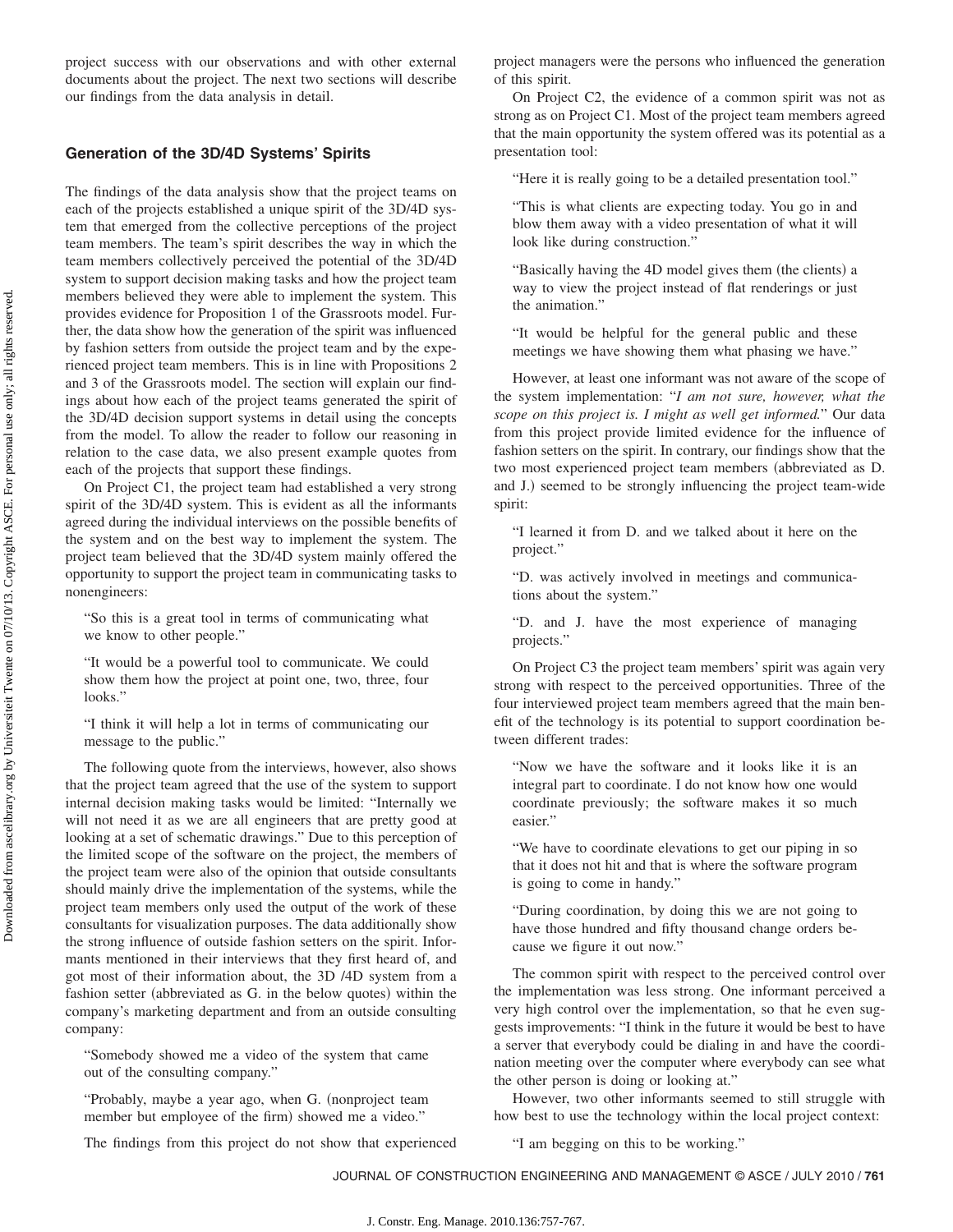"To use the software I have to meet with my CAD person and we work together on inputting."

Project C3 shows a very strong influence on the spirit from experienced project team members (D. and C.):

"We were watching D. and picked up some things of how to operate the software; I never had any training."

"On this project I first heard of the software from D. and from C."

"It was a learning curve. D. and me were meeting every Monday."

"C. basically taught me what is possible and set some expectations."

Our data triangulation with notes from direct observations shows that D. and C. are experienced project team members and thus the model's Proposition 3 explains well what happened on Project C3. The data from this project do not show much influence of outside fashion setters on the project team's spirit. Only one informant mentions the influence of outside fashion setters during his response to our question about from whom the informant received information about the technology: "Actually in one of the meetings they brought someone in from a company and they went through a couple of tricks on how to use the software."

Project C4 supports the argument that project teams establish a common spirit that describes a decision support system. Informants on the project repeatedly stated that the system offered them the possibility to coordinate construction work and ultimately that the use of the system saved project resources such as time and money:

"... all that front end work, all these hours of coordination; it is a lot cheaper than screwing something up in the field."

". . . so much time, so much time, probably over 100% cut in time."

Furthermore, the project team was able to build up a common spirit about how easy the decision support system is to use:

"I think it is minimal training and just by being accustomed to CAD you know the basics of the software, the basics of it."

"Once we got the full scope of how this thing works and I started getting into it using it on the project, I'll beg for it on any project from now on."

Again the spirit was influenced by fashion setters, three of the four informants stated that they learned the characteristics of the decision support system from company-wide technology manag $ers$  (D. and A.):

"I worked with D. and A. and they were really motivated to use it and it sounds like a great idea."

"D., A., they sat down at the beginning of the project . . . how we are going to use 3D/4D."

Additionally, the interview data show that project team members were largely influenced by one of their peers (G.):

"Yes, G. is pretty up to date on that technology. He is the one that actually was our guy who would sit with the engineers in the trailer next door and going through designing this with 3D/4D."

"G. is by far the best at 3D/4D modeling."

## **Gap between Spirit and Technical Reality, Opportunity, Control, and Utilization**

The next two subsections describe our findings about the gap that exists between the spirit of the 3D/4D system and the technical reality. These subsections also show how the magnitude of this gap influenced how project team members perceive the control they have over the implementation of a decision support system and how much opportunity they feel the system offers them. Finally, the section relates these findings to the project success as the dependent variable. In this way these case data support the model's propositions, which explain a successful or unsuccessful technology implementation by analyzing the gap between the spirit and the technical reality. The section starts by describing the findings from the unsuccessful projects and then proceeds to analyze the findings from the successful ones. Again we provide exemplary quotes from our interviews to illustrate our findings.

### **Unsuccessful Projects**

The findings from the two unsuccessful projects show a large gap between the spirit of the technology and the reality on the project. Our data show a gap with respect to both aspects of the spirit described above: the possible benefits of the system and how to implement the system. However, despite the apparent gap with respect to both aspects, on Project C1 the gap was mainly evident in how much opportunity the team members believed the decision support system offered versus the objective technical potential of the system. In contrast, on Project C2, the gap was mainly evident with respect to how the project team members planned to implement the system locally.

As the previous sections show, the project team on Project C1 mainly perceived the 3D/4D system as a visualization tool with little potential to support the decision making of the project team members. Triangulating the interview statements with the observations from the project, however, shows that the project team could have also benefited significantly by using the system to support the coordination of project team members. An example episode that is recorded in our field notes shows this gap between the spirit and the technical reality on this project. During the evaluation of whether to use the system or not, the project team decided to generate a visual simulation of the construction sequence of a number of train tracks that needed to be moved to a new position. Due to a lack of internal experience the project team asked a number of specialists from the company's marketing department to create the visualization. One of the project team members had previously worked on this issue and had developed a construction sequence in his mind. Therefore, the visualization company consulted this project team member during the working session to generate the simulation. However, as the project team member had planned the sequence a number of months ago, the project team member had forgotten most of the details of the sequence and had to reengineer the sequence during the working session. It is not surprising that it took the project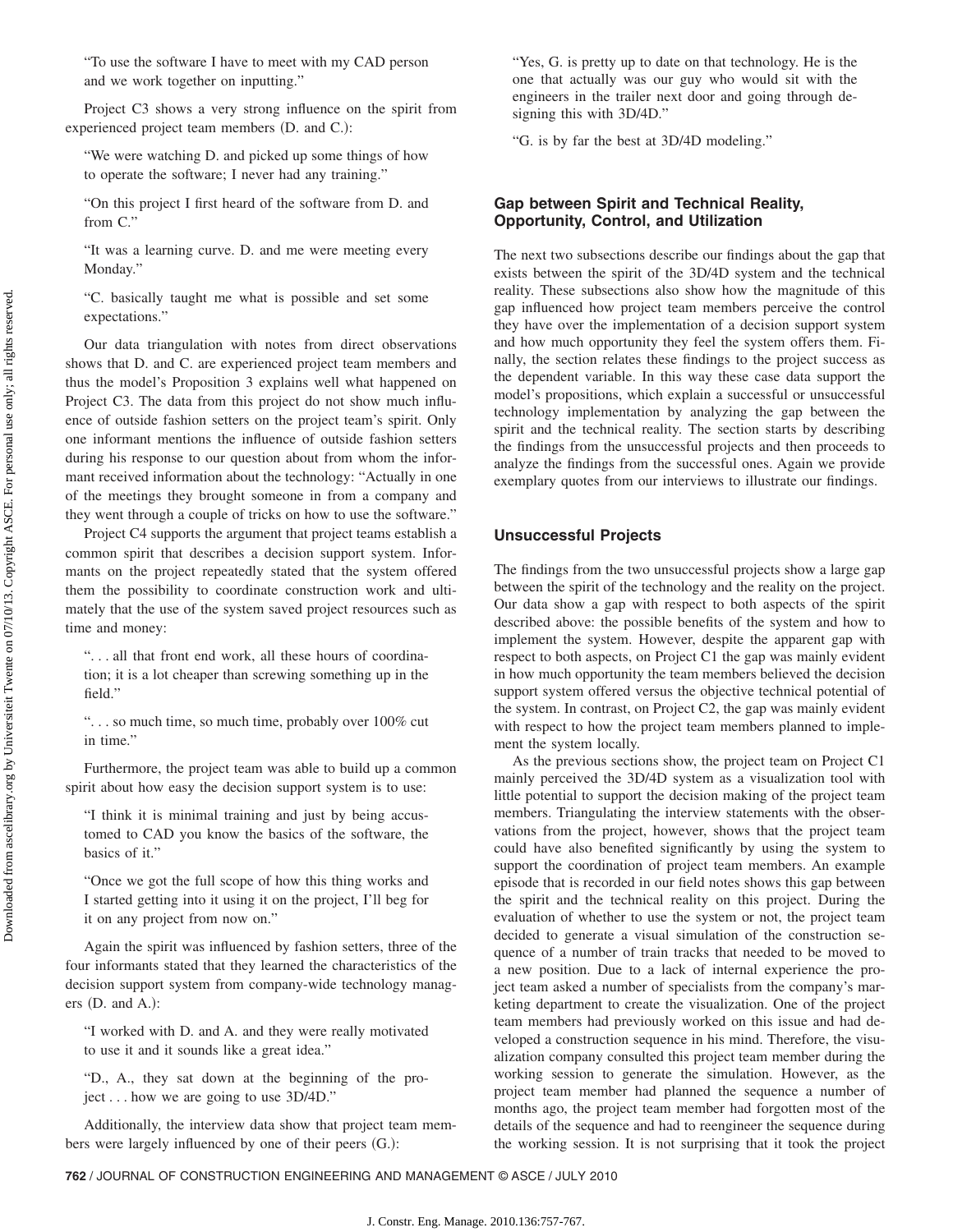team member around 30 min to reconstruct the sequence before the visualization specialist was able to start creating the visualization of it.

Right after this work meeting during an informal conversation, the engineer agreed that if he had used the 3D/4D system to plan the sequence previously, he would have been able to initially create the sequence faster. More importantly, he also agreed that it would have been possible for him to easily reconstruct the sequence a number of months later by using the visualization possibilities of the 3D/4D system. Therefore, he agreed that the possibility to create and store sequence simulations with the 3D/4D system could offer great potential for him to save time and better support his decision making.

However, in an interview conducted with the project team member 3 weeks later, he stated (according to the prevailing spirit on the project): "... for me it would be probably more work at least in the short term if my project team would implement the 3D/4D system."

This episode clearly supports the model's proposition that a large gap between the spirit and the technical reality causes project team members to perceive that a decision support system that is implemented does not offer an opportunity to improve decision making tasks but poses a threat to existing work conditions ("would be probably more work"). Proposition 5 of the model can explain such dynamics on projects. Furthermore, Proposition 6 can explain this episode well by showing how project team members refuse to use a technology if they perceive it as a threat to their existing work conditions.

Project C2 is a great example of how a large gap between the spirit of the system and the technical reality on the project with respect to how best to implement the use of the system on the project caused the project team members to perceive a lack of control over the implementation. The project team of Project C2 had vast experience with the use and the creation of 3D models. During the interviews informants mentioned that they had used 3D/4D systems on previous projects:

"I learned it first in 1988 and then we talked about it here on the project."

"Actually we used something like it on (a previous project)."

Additionally, our observations showed that the experienced project team members were very proficient in using the 3D/4D software that they planned to use on the project. Informants stated that project team members had significant experience in CAD to create 3D models and that they planned to hire additional CAD resources. Despite all this internal experience, the project team decided to outsource the production of the 3D/4D models to an outside visualization agency. The data show that the project team members chose to outsource the efforts because they believed, according to the spirit on this project, that they did not have the internal capabilities to create 3D models by themselves: "*. . . we simply do not have the in-house resources to do it.*"

The following observed episode further illustrates this large gap between the perceived inability to generate the 3D models internally and the technical expertise of the project team well. In one of the early efforts to generate the 3D model that the project team planned to use to support their work, the 3D modeler from the visualization department seemed to have significant problems generating a model that represented the right information as the needed information was contained in a number of separate construction drawings. Consequently, the experienced CAD project team members started to support the 3D modeler from the visualization company. The following excerpt from an e-mail of the project team member shows this in detail: "I know that you are working with CAD and PDF files, which may take you more time to develop the model, but the information is there. I think you should start development from existing information that you have and then develop the proposed structure."

This quote shows the existing knowledge of the project team with the 3D/4D modeling process. It can, therefore, serve as a great indicator that the project team might have been able—and maybe even better off—by organizing and conducting the 3D modeling effort internally. However, the team still decided to outsource the efforts which caused problems like the one we describe above.

This underestimation of the team's technical abilities, in turn, caused the project team to feel that they had little control over the implementation. Consequently, the project team tried to gain control over the 3D modeling effort back by working more closely together with the 3D modeler. For example, the project team decided that the 3D modeler of the visualization company had to fly to the project site that was more than  $2,000$  miles (approx  $3,200$ km) away from the office of the visualization specialist to discuss a number of issues. In one of the meetings with the 3D modeler the project team then decided to specify exactly the information that the 3D modeler should use for generating the 3D models, which caused a significant amount of work for the project team members. However, all these efforts to regain control failed and the project team never used the 3D/4D system as anticipated. Concluding, we suggest that the implementation on this project would have been more successful if the project team had been more realistic about their internal 3D modeling capabilities and had started to generate the 3D models itself. In this way the project team would have gained more control over the implementation. More control, in turn, would have the enabled the project team to utilize the 3D/4D system as intended.

The examples above show that the Grassroots model can explain the findings from the two unsuccessful projects well. In the next subsection we will analyze how well the model can describe the implementation on the three successful projects.

#### **Successful Projects**

Project C3 applied the 3D/4D technology successfully to support the coordination of the different project team members during meetings. The first writer visited the project three times to join such coordination meetings and project participants reported in private conversations that the use of the 3D/4D model was very helpful. The project team members' use closely followed the common spirit that we described in the previous subsection that described the main potential of the 3D/4D system to actually support the ongoing coordination of the project team members. Thus, the model can greatly explain what happened on Project C3 with its concept of the small gap between the spirit and the technical reality and how the small gap causes the project team members to perceive control over the implementation and perceive that the technology offers an opportunity to improve the project's work processes. Accordingly the model explains well why the project team used the model successfully and why the implementation turned out to be successful.

The dynamics of Project C4 can also be well described by how a small gap between the spirit and the technical reality leads to a successful technology implementation. Several statements from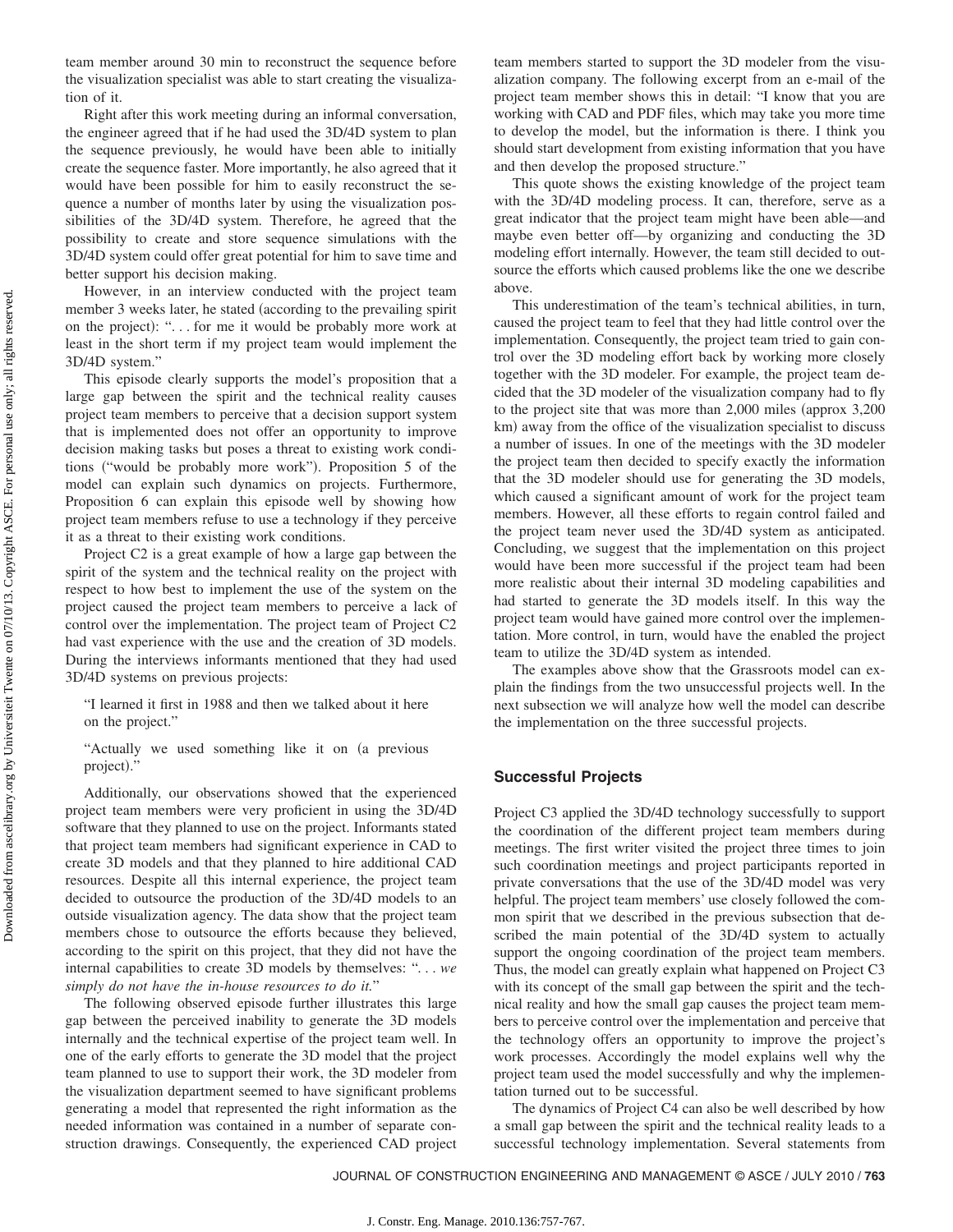the informants on this project provide evidence for the small gap between the spirit versus the technical reality on this project:

"During the sign off period the use of the model was exactly what we expected."

"We expected to have everything 100% coordinated in the model, and we are just shy of that."

This small gap is a good indicator, why the project team members on this project developed a spirit of the technology that is characterized by high levels of perceived opportunity that the 3D/4D models offers, and control of its mode of implementation. Furthermore, Project C4 was characterized by a high level of utilization of the 3D/4D system: "Any single individual on the project was using the 3D/4D system, and continues to use the 3D/4D system, probably every day of the week."

How the project team members used the 3D/4D system closely resembled the team's spirit that was evident from the meetings. Thus, we find additional evidence for the propositions of the model, which attribute this high level of utilization to the fact that the gap between the spirit and the technical reality was small on this project, and that this small gap, in turn, fostered the project team members' feelings of control and opportunity.

Additionally, Project C4 also shows strong evidence for the iterative nature of the sense-making processes that the Grassroots model asserts in Proposition 8. A number of statements from the project's informants show that project team members updated their individual knowledge by directly using the 3D/4D system:

"I learned it by kind of tinkering around."

"…at first I pushed against it, I did not want to do it; all the old men—a lot of us—do not like changing. But it is like, once we got the full scope of how these things work and I started getting into it using it on the project, I will ask for it on every project from now on."

#### **Discussion and Limitations of the Findings**

The findings from our data analysis provide additional evidence to corroborate that the Grassroots model of decision support system implementations explains the sense-making process of project teams during the implementation of the 3D/4D technology well. In particular, the model is able to explain how project teams generate the spirit of the 3D/4D systems on the projects accounting for input from fashion setters from outside the project and from more experienced project team members. Further, the model can explain how the spirit, and in particular, the gap between the spirit and the technical reality influences the individual sensemaking process of the project team members and influences their decisions of how to use the 3D/4D systems. Tables 3 and 4 summarize the evidence that the four cases studies provide for the Grassroots model.

The four case studies further strengthen our claim that the Grassroots model describes the sense-making processes of team members regarding 3D/4D systems. However, from our data analysis we cannot claim that the findings for the cases provide evidence for the generality of the model with respect to the implementation of other decision support systems on construction projects. Additionally, all projects were relatively large projects, and the focus of the interviews and observations was on a relatively small part of the overall project. Future research should, therefore, seek to provide additional evidence for the explanatory

**Table 3.** Summary of the Case Evidence for the Grassroots Model— Generation of the Spirit

|                |        | Influence on spirit |                            |  |  |
|----------------|--------|---------------------|----------------------------|--|--|
| Project        | Spirit | Fashion<br>setting  | Project<br>team<br>members |  |  |
| C <sub>1</sub> | Yes    | Yes                 | N <sub>0</sub>             |  |  |
| C <sub>2</sub> | Yes    | Yes                 | Yes                        |  |  |
| C <sub>3</sub> | Yes    | N <sub>0</sub>      | Yes                        |  |  |
| C <sub>4</sub> | Yes    | Yes                 | Yes                        |  |  |

power of the Grassroots model on small and midsized projects and for larger organizations than the small project teams on these four large projects. Additionally, future research needs to evaluate how well the model applies to different stages during the implementation of technologies by conducting longitudinal studies. We suggest that future research should focus on providing support for the generality of the model by further operationalizing the propositions of the model to allow quantitative survey research. In the long run, such an operationalization of the propositions will also allow researchers to begin to quantify the relations between the constructs. For example, it will be interesting to see how some of the overlapping constructs in our propositions, such as the perceived control and opportunity, influence each other in greater detail.

Another limitation of the study is that it does not look at how different project characteristics directly influence the implementation success. At the outset, for example, it is striking that the two hospital projects successfully implemented the 3D/4D model, while the two infrastructure projects failed to do so. The question remains open how well the 3D/4D technology that all four projects implemented is suited to support infrastructure projects at all. However, one part of the sense-making processes that the model explains is that project team members try to understand whether a technology is suited to support a specific project context or not. In particular, the model predicts that if project team members come to the understanding that the technology offers little opportunity within a specific project context they will not utilize the technology. In this way the Grassroots model offers a first starting point for future research to look at the influence of different project characteristics on the implantation of new technologies. Nevertheless, we suggest that researchers try to replicate the findings of this paper on future case studies to explore the effects of different project characteristics on the sense-making processes during the implementation of new technologies.

In summary, from a theoretical viewpoint, the findings from these four cases provide supportive evidence for the propositions in the Grassroots model and thereby serve as a stepping stone for understanding the sense-making processes of project team members at the operational level of a project during the implementation of a decision support system better. Additionally, the findings of this study can help project and technology managers to understand the social-psychological dynamics on their projects better. This enhanced understanding, in turn, can help those managers to improve the implementation of decision support systems on their projects. We show the power of the Grassroots model to improve implementation practice by offering a number of tentative recommendations for managers that are directly derived from the Grassroots model in the following section.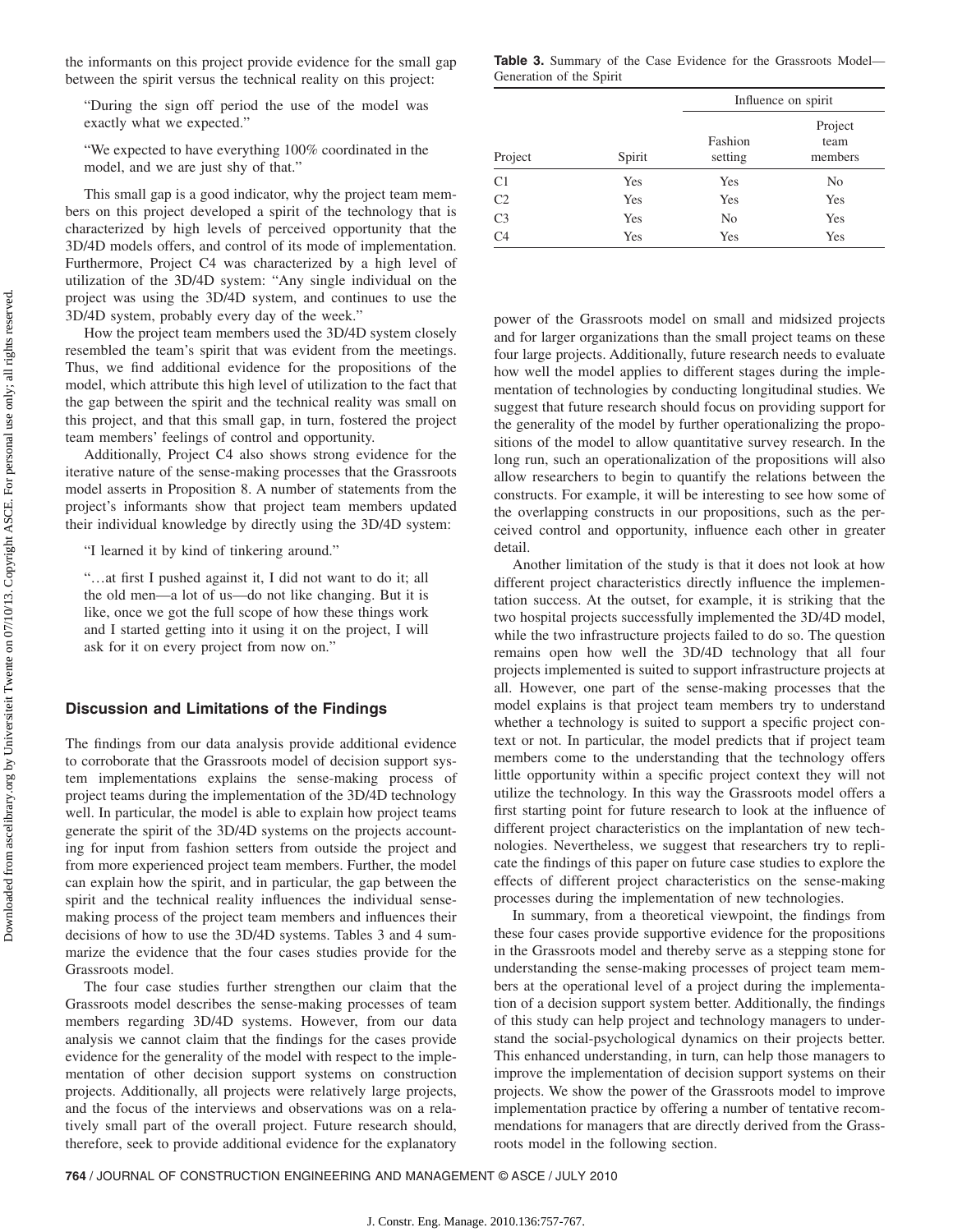**Table 4.** Summary of the Case Evidence for the Grassroots Model—Gap between Spirit and Technical Reality, Opportunity, Control, and Utilization

|                |          | Feelings of    |                   |                |                         |                |                       |                         |
|----------------|----------|----------------|-------------------|----------------|-------------------------|----------------|-----------------------|-------------------------|
| Project        | Gap size | Control        | Proposition $4^a$ | Opportunity    | Proposition $5^{\circ}$ | Utilization    | Proposition $6^\circ$ | Proposition $7^{\circ}$ |
| C <sub>1</sub> | Large    | Not applicable | No                | Little         | Yes                     | No success     | Yes                   | No                      |
| C <sub>2</sub> | Large    | Little         | Yes               | Not applicable | No                      | No success     | No                    | Yes                     |
| C <sub>3</sub> | Small    | Strong         | Yes               | Strong         | Yes                     | <b>Success</b> | Yes                   | Yes                     |
| C <sub>4</sub> | Small    | Strong         | Yes               | Strong         | Yes                     | Success        | Yes                   | Yes                     |

 $a^{a}(1)$  A small gap between the spirit and the technical reality of the decision support system improves the project team members' perception of gaining control over the technology implementation; (2) a large gap between the spirit and the technical reality of the decision support system causes project team members to perceive that they lose control over the technology implementation.

 $b(1)$  Project team members will only recognize existing objective opportunities of a decision support system, if the gap between the spirit and the technical reality of the decision support system is small; (2) project team members will not recognize existing objective opportunities a decision support system offers if the gap between the spirit and the technical reality of the decision support system is large.

 $c(1)$  The more project team members sense an opportunity to improve their work processes by using a decision support system, the more they try to maximize the possible benefits the system offers to improve their work routines; (2) the more threatening the project team members sense that the implementation of a decision support system is to their established work processes the less likely they try to use the decision support system to its full benefits.

 $d(1)$  The more control over the implementation of a decision support system project team members sense, the more likely they are to maximize the benefits the system offers to improve their work routines; (2) the less control over the implementation of a decision support system project team members sense, the less likely they try to use the decision support system to its full benefits.

### **Recommendations of How to Manage Bottom-Up Implementations**

As Table 1 summarizes, the paper's first writer's involvement on the four case projects was either as an outside consultant, a project team member, or a pure observer. The first writer's role as an outside consultant —or in the language of this paper, as a fashion setter—enables us to develop a number of recommendations for other fashion setters directly from the model. These recommendations are intended to help a project team to implement a new 3D/4D technology or other decision support system. Additionally, his role as project team member helped us to develop recommendations of how project managers can manage implementations better, again by using the improved insights of the now further validated Grassroots model. We begin with recommendations for project managers and conclude the section with recommendations for fashion setters.

## **Recommendations for Project Managers**

First, and most important, project managers that intend to implement a new decision support system must be sure to assess the benefits of the decision support system in immediately improving their project's work processes realistically. This recommendation contrasts with practice on most of today's implementation efforts that promise a large strategic benefit for the project team's whole company or even the construction industry over the long term. While it is important to have such high level goals, it is critically important to assess the potential benefits of a decision support system realistically at the project level. Only in this way are project team members able to establish a spirit that closely represents the technical reality on the project, and project team members will perceive that the system offers them benefits to improve their work processes. The same holds for the assessment of the technical expertise existing in the respective project team and the technical expertise that is needed to implement the decision support system. Only a realistic assessment of what is needed to implement the decision support system on the local project can ensure that the technical reality and the spirit is aligned and project team members start to feel control over the implementation. To enable project team members to assess a decision support system thoroughly, project leaders, of course, need to plan and free up necessary resources for those project team members. Additionally, to foster the development of a spirit among project team members, project leaders need to make time available for project team members to discuss the decision support system implementation formally and informally.

While assessing the potential of the decision support system and the technical expertise required implementing the system, it is not sufficient to rely on information from outside the project team. Project teams usually work in complex frequently changing environments and information from outside the project context about the system will not reflect the complex project-specific context. Project teams need to explore the potential benefits of the technology on their specific project themselves; they cannot solely rely on standardized implementation guidelines or training programs developed for other contexts. Managers should, therefore, plan to implement decision support systems through iterative cycles of learning. Project teams should focus on easily reachable goals first and only slowly improve the sophistication of the local system implementation. Such an iterative implementation of learning by doing, in turn, will have the side effect that the project team's understanding about the technical expertise that is needed to implement the system remains close to the technical reality. In this way, project teams can choose next implementations steps that are realistically reachable with the existing technical expertise and thus project team members will not lose their perception of control over the implementation.

A realistic expectation about the expertise that project teams need to implement a decision support system also helps to manage the project team's recruiting strategies. In this way, project teams can bring knowledgeable and experienced project team members on board who can support the implementation and reduce the reliance on external fashion setters. This is important as the findings from the cases and the model itself imply that a too strong reliance on outside consultants will often not lead to a sustainable implementation. This is because outside consultants lack the required in-depth understanding of the prevailing local project conditions. Therefore, while outside consultants are important to build up initial knowledge about a new technology, the model predicts that they will only be able to shape the spirit and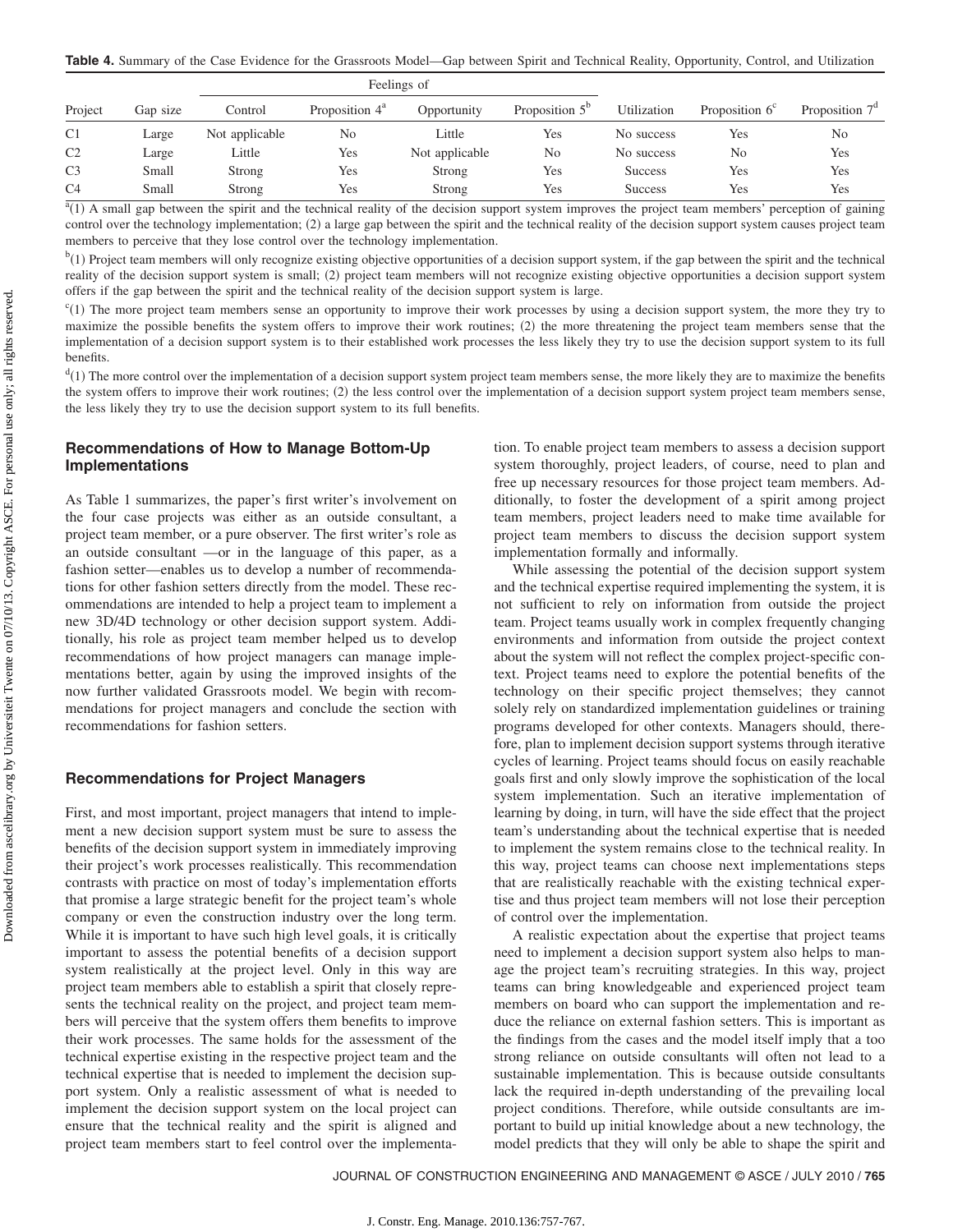not the technical reality according to the local project requirements. Hence, it is likely that a strong reliance on project team outsiders will lead to a large gap between the spirit and the reality. The unsuccessful Project 2 with its heavy reliance on outside consultants can serve as an example for this kind of negative implementation dynamic. Nevertheless, fashion setters are an important part of the sense-making process during a technology implementation. The next session, therefore, summarizes a number of recommendations for fashion setters.

## **Recommendations for Fashion Setters**

It is of the utmost importance that project team members drive the implementation of decision support systems in the way described above. At the same time, fashion setters also need to play a significant role during bottom-up decision support system implementations. Fashion setters make an important contribution to shaping the knowledge about the decision support system of the project team members. Project team members will only engage in change if they understand it (Ford and Ford 1995). Without Proposition 3, the model would represent a closed knowledge loop without the possibility of influencing a decision support implementation from outside the project team. Outside influence is important because outside fashion setters usually understand the features of the decision support system well, since they have knowledge about the implementation of the system on other projects. They can use this knowledge to create a positive attitude on the part of the project team members. This not only leads to the team's initial decision to implement the decision support system, but also improves the understanding of the team members about the decision support system. Thus, while fashion setters often widen the gap between spirit and technical reality during the implementation, they are important because they increase the project team's knowledge about different decision support systems that might have the potential to improve work processes.

In line with the above, construction companies should, therefore, establish a core group of very knowledgeable technology fashion setters that have knowledge about a variety of different decision support systems and how project teams can apply them within different environmental settings. These fashion setters then need to work closely with the various project teams of the company, supporting the members of the teams during their sensemaking processes. As part of their support, the fashion setters need to focus specifically on improving the decision making capabilities of the respective project team with the decision support system and not on implementing the decision support systems and processes in ways that are standardized for all projects of the company. In this way the fashion setters balance two contrasting needs: (1) evangelizing a decision support system to reach initial acceptance by the project team members; and  $(2)$  influencing the subjective spirit of the project team so that it closely matches the objective technical reality about the decision support system during implementation. Additionally, fashion setters can support the project team with their decisions of which decision support systems to implement and how to utilize them within the short time frame available on a project.

From their experiences on each of the supported projects, the fashion setters can then start to extract the lessons learned during one implementation and integrate them into a company-wide knowledge base as, for example, described by Brady and Davies (2004). Using this knowledge base, other project teams can support their sense-making processes by using prior implementation teams' lessons learned as ideas for improving the implementation of a decision support system in its local environment (Smeds et al. 2003). The fashion setters can then slowly and iteratively generalize use scenarios that have supported a number of different project teams and, in this way, iteratively develop standardized guidelines for the whole company.

## **Conclusions**

This paper provides new evidence from four case studies that the Grassroots model of decision support system implementation (Hartmann 2008) can explain bottom-up 3D/4D system implementations on construction projects. The model is especially suited to explain two important influences on such implementations. First the model can explain who influences the team's knowledge about the system's technology and how the project team comes to perceive the possibilities the system offers. The cases analyzed in this paper demonstrate that fashion setters and experienced project team members—incorporated in the propositions of the Grassroots model—influence the common knowledge of the project team and can help to explain real world implementation dynamics related to these actors. Additionally, the case data reinforce the model's propositions about how individual project team members arrive at a decision to use the system, by assessing the amount of control they exert over the implementation, and the immediate usefulness of the system. Overall, the paper provides confirmatory evidence that the model explains the microbehaviors of team members and the outcomes of decisions support implementations. In this way, the model can help project and R&D managers arrive at a better understanding of such implementations and guide them to secure more successful outcomes.

Beyond showing the usefulness of the model to explain decision support system implementations, the paper also derives a number of recommendations of how managers can implement decision support systems more successfully on projects. In particular, the paper suggests that project team managers need to drive the implementation of the software directly and should not rely too extensively on project team outsiders. Along the same lines, the paper suggests that project team outsiders who want to support the implementation of a decision support system must specifically consider the local project team's environment and work closely together with the project team during the implementation.

In summary, we believe that the Grassroots model presented in this paper can help R&D and project managers understand the dynamics of decision support system implementations on projects better. In the long run, we hope that this enhanced understanding will lead to more sustainable decision support system implementations on construction projects. More sustainable implementations, in turn, can enable the construction industry as a whole to better leverage the potential that decision support systems offer for improving the industry's overall productivity.

## **Acknowledgments**

We would like to thank the project team members that helped us as informants and supported us during our data collection efforts. Further, we would like to thank Martin Fischer, John Haymaker, Geert Dewulf, Kristian Kreiner, and the two anonymous reviewers for their valuable comments on earlier drafts of this paper.